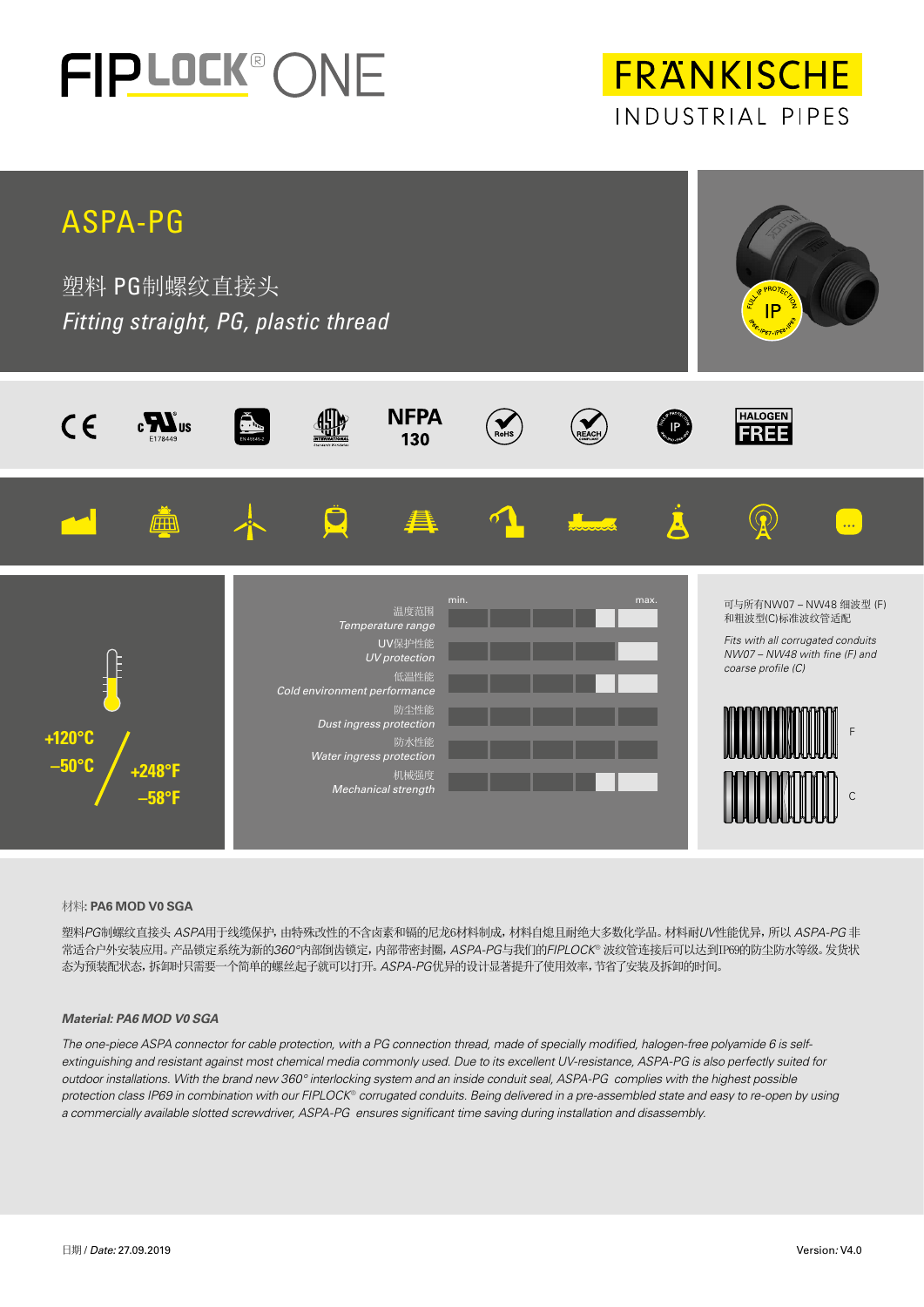

# FRANKISCHE INDUSTRIAL PIPES

## ASPA-PG 产品性能 / *Product performances*

| 应用性能 / Application performances              | 特性<br><b>Characteristics</b>                         | 单位<br>规范标准<br><b>Unit</b><br><b>Standards, specifications</b> |                     | 备注<br><b>Remark</b>                     |  |
|----------------------------------------------|------------------------------------------------------|---------------------------------------------------------------|---------------------|-----------------------------------------|--|
| 温度范围<br>Temperature range                    | $-50$ 到 / to +120<br>$-58 \overline{21}$ / to +248   | °C<br>°F                                                      | IS FIP              |                                         |  |
| 温度(短周期)<br>Temperatur (short-term)           | 150 (500 h); 160 (100 h)<br>302 (500 h); 320 (100 h) | °C<br>°F                                                      | IS FIP              |                                         |  |
| 材料性能 / Material performances                 |                                                      |                                                               |                     |                                         |  |
| 缺口冲击测试<br>Notched bar impact test            | $7 - 25$                                             | kJ/m <sup>2</sup>                                             |                     |                                         |  |
| 系统密封性能 / System tightness                    |                                                      |                                                               |                     |                                         |  |
| IP等级<br>IP rating                            | IP66/IP67/IP68/IP69<br>(IP69K)                       |                                                               |                     |                                         |  |
| 防火性能 / Fire safety performances              |                                                      |                                                               |                     |                                         |  |
| 不含卤素和镉<br>Free from halogens and cadmium     | 是 / yes                                              |                                                               |                     |                                         |  |
| 阻燃等级<br>Fire classification                  | V <sub>0</sub>                                       |                                                               | <b>UL 94</b>        |                                         |  |
| 产品防火特性<br>Fire characteristic of the product | 自熄<br>self-extinguishing                             |                                                               | <b>UL 514B</b>      |                                         |  |
| 氧指数<br>Oxygen index                          | >32                                                  | $\%$                                                          | EN ISO 4589-2       |                                         |  |
| 灼热丝测试<br><b>Glow wire test</b>               | 960<br>1760                                          | °C<br>۰Ē                                                      | <b>IEC 60695</b>    |                                         |  |
| 火灾危害等级<br>Fire hazardous level               | HL3                                                  | EN45545-2                                                     |                     |                                         |  |
| 火焰蔓延指数<br>Flame spread index                 | 符合<br>compliant                                      | ASTM E162                                                     |                     | 依照 /acc.<br><b>NFPA 130</b>             |  |
| 烟雾浓度<br>Smoke densitiy                       | 符合<br>compliant                                      |                                                               | ASTM E662           | 依照 /acc.<br><b>NFPA 130</b>             |  |
| 烟雾毒性<br><b>Smoke toxicity</b>                | 符合<br>compliant                                      | BSS 7239/SMP 800-C                                            |                     |                                         |  |
| 热释放量(焓)<br>Heat release (Enthalpy)           | 19,4 (8265)                                          | MJ/kg<br><b>ASTM E1354</b><br>(BTU/lb)                        |                     | 50 kW/m <sup>2</sup> 热通量 /<br>heat flux |  |
| 火焰蔓延<br>Spread of fire                       | 非火焰蔓延<br>non flame propagating                       |                                                               | <b>IEC EN 61386</b> |                                         |  |

| <b> 耐候性/Weathering performances</b>     |                        |        |                               |
|-----------------------------------------|------------------------|--------|-------------------------------|
| UV及耐候性<br>UV and weathering performance | 优号<br>リレナ<br>excellent | IS FIP | 达 40年<br>יש<br>up to 40 years |

测试条件参照*EN ISO 139* 温度*23°C*,湿度 */ 50%*(如未注明测试条件)。 *IS FIP* = *FIP*内部测试规范 *Tests carried out acc. EN ISO 139 at 23°C / 50% r. h. (if not indicated different). IS FIP = Internal Specification FIP*